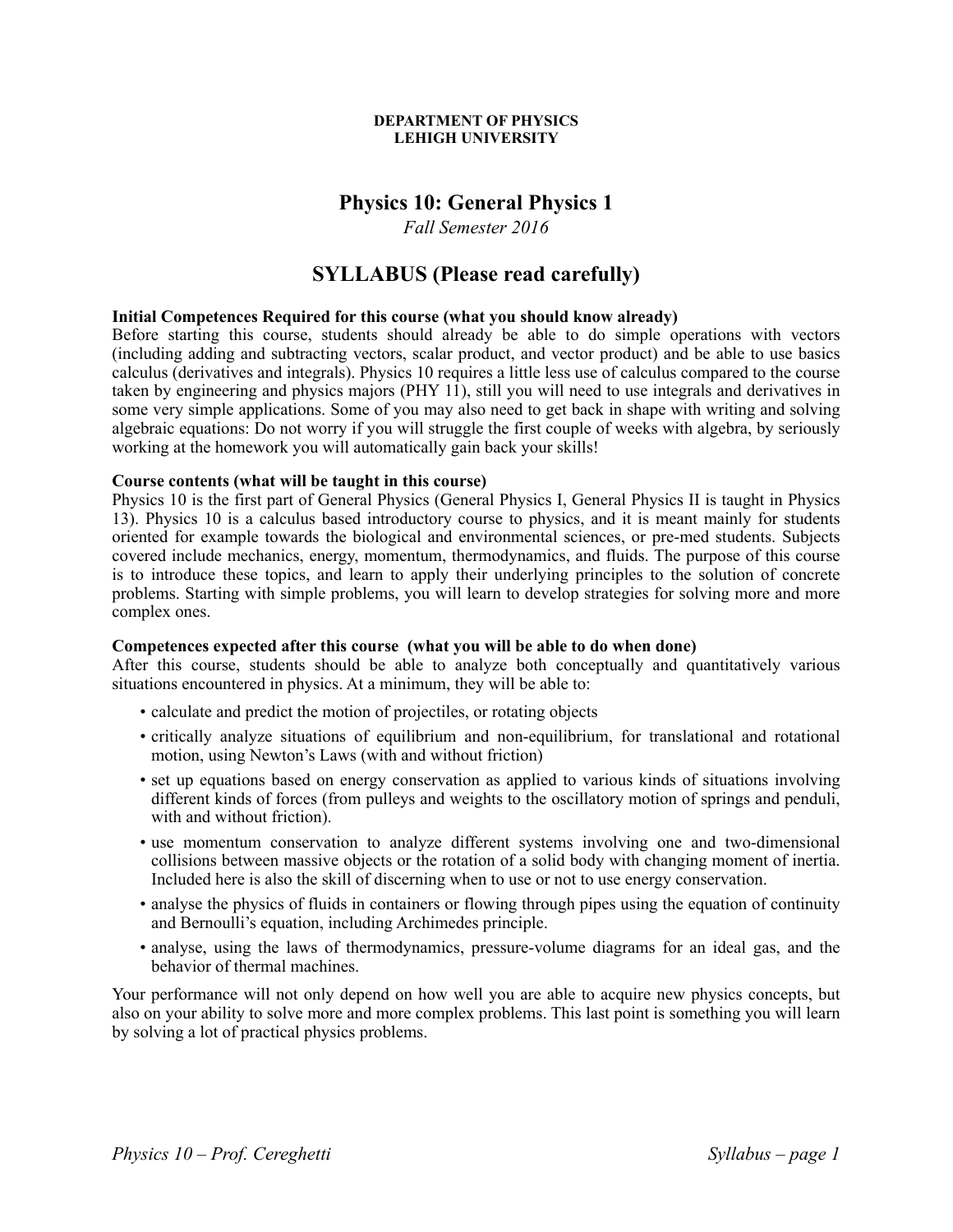# **Instructor**

Prof. Paola M. Cereghetti cereghetti@lehigh.edu

Office: LL 410

Office hours: I will be available Tuesdays and Thursdays 8:30am-9:00am and after the lecture 10:10am-10:40am. To schedule an appointment at a different time is easy, simply e-mail me and we will figure out a time, thanks!

# **Class Meetings**

The lectures, attended by all students together, take place from 9:20am to 10:10am in LL316. Meetings in smaller sections will take place on Mondays and Wednesdays in LL514:

> Recitation #1: PHY 010-112: 9:10am-10:00am Recitation #2: PHY 010-110: 10:10am-11:00am Recitation #3: PHY 010-111: 11:10am-12:00pm Recitation #4: PHY 010-114: 12:10pm-1:00pm

#### **Textbook and Class Notes**

*College Physics* by Openstax College downloadable for free at https://openstaxcollege.org/textbooks/ college-physics/get We will cover about half of the book. Class notes will be handed out in class. These notes are my calculus based extension of the College Physics textbook.

#### **Homework**

Homework is an essential component of this course, it will be assigned weekly, and it will be due in recitation every Monday. The homework for this class is known to be quite long; however, a big part of the HW problems will be partially solved in class, making class attendance critical for the student who wish to be successful. **START WORKING ON THE HOMEWORK ON SUNDAY NIGHT IS A VERY BAD IDEA, AND THEREFORE HIGHLY DISCOURAGED!**

#### **Homework solutions and extra practice exercises**

Homework solutions will be provided after the homework's deadline. Please make sure that you understand each problem that you have not been able to complete correctly. Practice packets (exercises with solutions) will be provided as a help to prepare for the hour exams and the final exam.

#### **Work outside the classroom**

This is a 4-credit class. It is standard practice that for every hour of class 3 hours are spent studying or doing homework. Although reading the online textbook and reviewing my and your notes, as well as coming to class are essential, many of you will notice that working on homework and on extra practice exercises is the key to reach proficiency and do well in the exams.

#### **Attendance**

Since physics is an intensive subject, keeping up to date is essential. Consequently, **you are expected to attend all classes and to do all assignments on time.**

#### **Exams**

There will be 4 hour exams held during recitation (tentatively set on Monday, September 12, on Wednesday, October 5, on Wednesday, November 2, and on Monday, November 21, 2016) and a final exam (TBD). The hour exams and the final exam are closed book; you can prepare a one-sided equation sheet for each hour exam and an additional one for the final exam. During the final exam, you will be able to keep 5 one-sided pages of equations.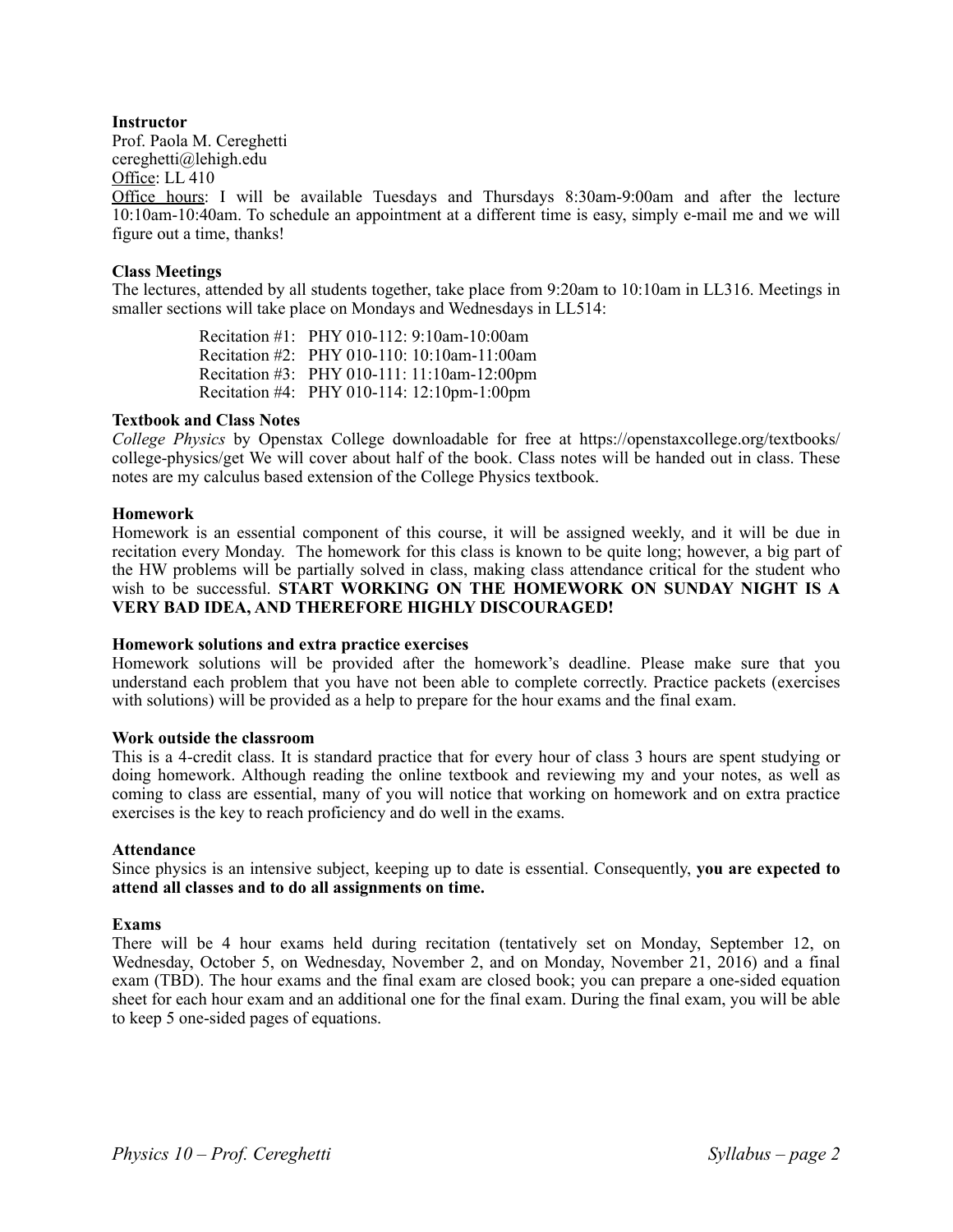# **Grading:**

Your numerical grade in the course will be determined as follows:

| <b>Total</b> | 70 |  |
|--------------|----|--|
| Final Exam   | 20 |  |
| 4 Hour Tests | 20 |  |
| Homework     | 20 |  |
| Attendance   | 10 |  |
|              |    |  |

• The final exam is cumulative, the material from the entire semester will be tested.

• If you can justify with an official written excuse your absence during an hour exam, the grade for the hour exam that you missed will be taken from the grade of the corresponding section in the final exam.

# **Accommodations for Students with Disabilities:**

If you have a disability for which you are or may be requesting accommodations, please contact both your instructor and the Office of Academic Support Services, Williams Hall, Suite 301 (610-758-4152) as early as possible in the semester. You must have documentation from the Academic Support Services office before accommodations can be granted.

# **The Principles of Our Equitable Community:**

Lehigh University endorses The Principles of Our Equitable Community [\[http://www.lehigh.edu/~inprv/](http://www.lehigh.edu/%7Einprv/initiatives/PrinciplesEquity_Sheet_v2_032212.pdf) [initiatives/PrinciplesEquity\\_Sheet\\_v2\\_032212.pdf](http://www.lehigh.edu/%7Einprv/initiatives/PrinciplesEquity_Sheet_v2_032212.pdf)]. We expect each member of this class to acknowledge and practice these Principles. Respect for each other and for differing viewpoints is a vital component of the learning environment inside and outside the classroom.